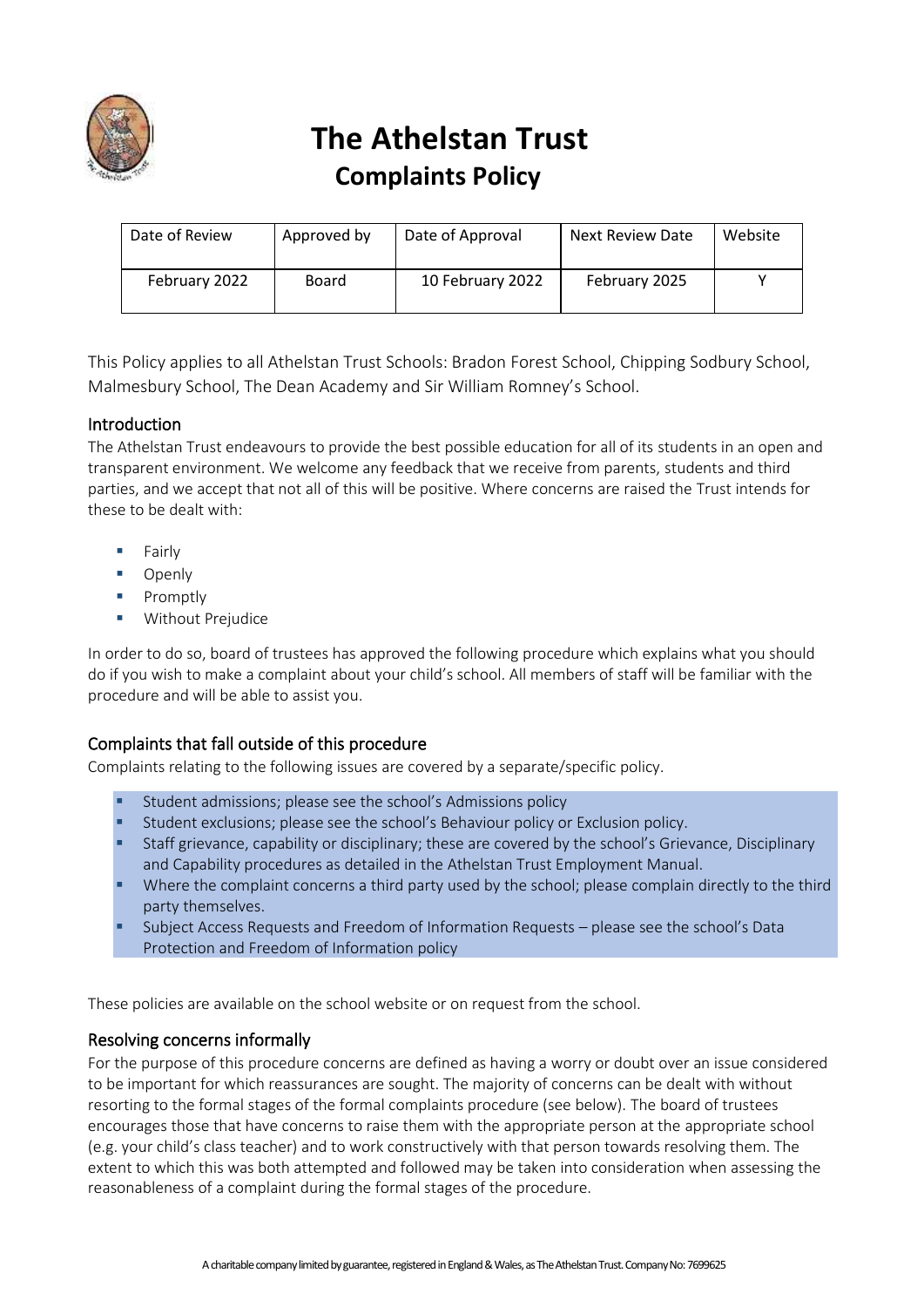The formal stages of the procedure should be followed when attempts to resolve concerns informally have proved unsuccessful, and in cases where individuals wish to raise their concern formally.

#### Complaints about the headteacher or the governors

Where a complaint is about the headteacher, the complainant should notify the clerk to the governors (see contact details at the end of the document). The stage one process (see the formal stages below) will then commence, but with the chair of governors as the individual responsible for the investigation, rather than the headteacher.

Where a complaint concerns a governor the complainant should contact the clerk to the governing board. The clerk will then determine the most appropriate course of action, seeking advice as appropriate. This will depend upon the nature of the complaint.

### The timescale for making a complaint

Notification of a complaint should be given as soon as possible after the issue that led to the complaint has occurred and after informal attempts to seek resolution have proved unsuccessful. Complaints that are submitted three months after the issue that led to the complaint occurred will not be considered under this procedure unless there are exceptional circumstances. These may include (but are not limited to) subsequent information about the complaint coming to light and a valid explanation of why it was not possible to give notification of the complaint sooner. In such cases the headteacher/chair of the governing board/clerk to the governing board (as appropriate) will review the circumstances, seek advice and determine whether the complaint should be considered under the formal procedure.

#### Maintaining records

A confidential written record of all complaints that are made in accordance with this procedure will be kept by the school. The written record will include whether the complaint has been resolved following a formal procedure and whether it proceeded to a panel review meeting. It will also refer to any action taken by the school as a result of the complaint regardless of whether it has been upheld.

#### Maintaining confidentiality

Informal concerns and complaints will be dealt with confidentially at all stages and at the conclusion of the procedure. Confidentiality should be maintained all times by everyone involved. The board of trustees requests that complaints are not discussed publicly, including via social media.

Actions taken in relation to school staff that arise as a result of the complaint will remain confidential to the school and the member of staff concerned.

Written records taken and used throughout the complaints process, including correspondence, notes of meetings, telephone calls etc., will kept securely and in accordance with the principles of the General Data Protection Regulation (GDPR) and Data Protection Act 2018.

#### Safeguarding

Wherever a concern indicates that a child's wellbeing or safety is at risk, the school is duty bound to report this immediately to the local authority. Any action taken will be in accordance with the school's safeguarding policy which can be found on the school's website.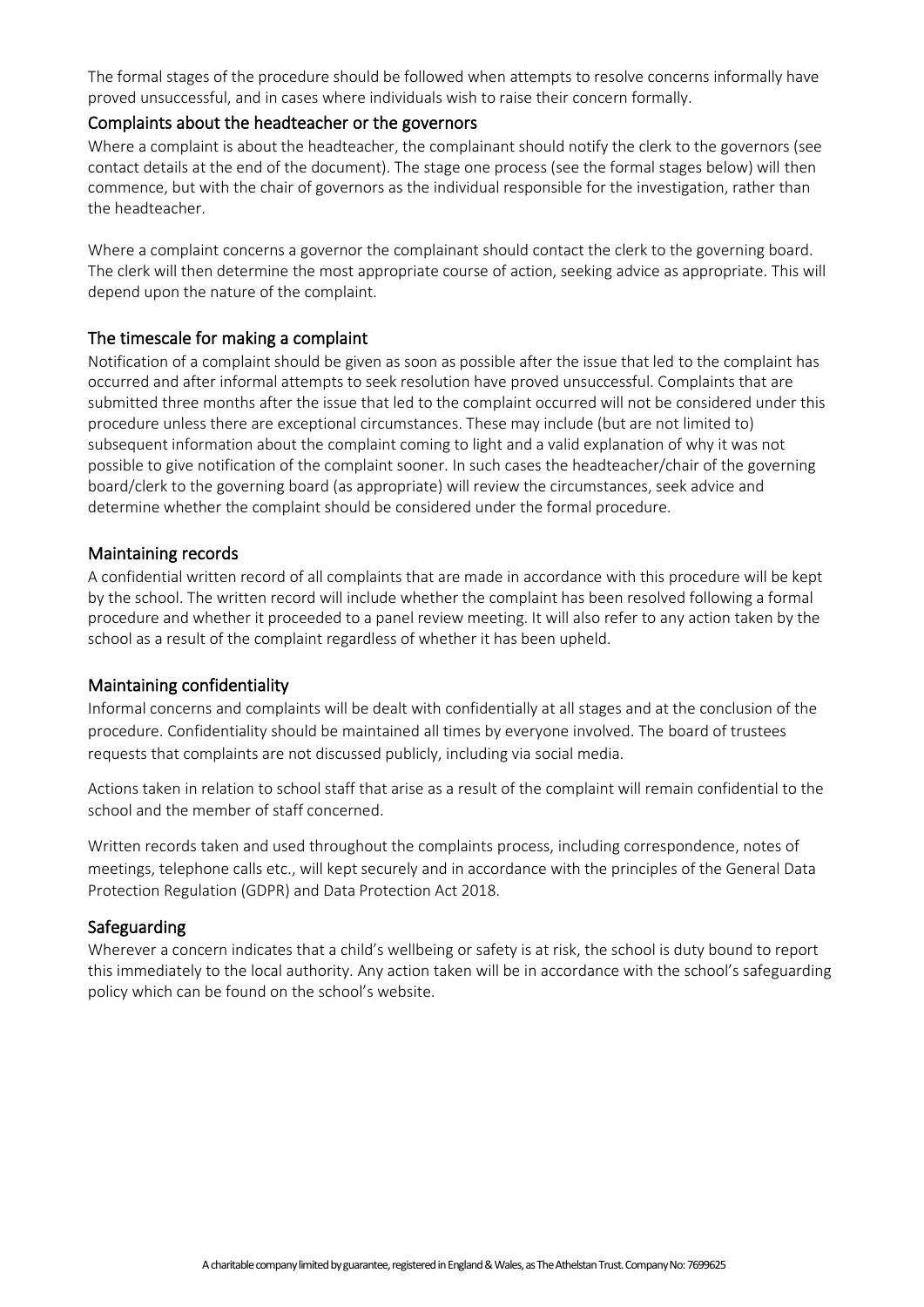# The formal stages of the complaints procedure

The majority of concerns can be dealt with without resorting to the formal stages of the procedure. If you need to raise a concern then please do so with the relevant member of staff who will be happy to talk to you and seek to resolve it.

There are two formal stages of the complaints procedure.

#### Stage 1 – formal investigation by headteacher or nominated investigation officer

- 1. A request for a formal investigation of a complaint by the headteacher or nominated investigation officer (or chair of the governing board as appropriate) should be made in writing C/O the school, or by completing the formal complaints form that is included as Appendix 1 of this procedure.
- 2. The headteacher or nominated investigation officer (or chair of the governing board as appropriate) will acknowledge the request in writing no later than 10 working days (excluding those that fall in the school holidays) of receiving it. The written acknowledgment will, as far as possible, explain how the complaint will be investigated and the timescale for completing the investigation.
- 3. A log of all correspondence in relation to the complaint will be kept in accordance with the Data Protection Principles.
- 4. The headteacher or nominated investigation officer (or chair of the governing board as appropriate) will consider all relevant evidence. This **may** include, but is not limited to:
	- obtaining statements from the complainant and those involved with the complaint
	- meeting with the complainant and those involved in the complaint
	- reviewing correspondence and other document relating to the complaint

5. After considering the available evidence, the headteacher or nominated investigation officer (or chair of the governing body as appropriate) can decide to:

- uphold the complaint and direct that certain action be taken to resolve it
- uphold the complaint in part (in other words find an aspect or aspects of the complaint to be valid, but not the whole complaint) direct for certain action to be taken, or
- **■** dismiss the complaint entirely
- 6. The headteacher or nominated investigation officer (or chair of the governing body as appropriate) will inform the complainant of the decision in writing, the grounds on which it was made and any actions taken as a result of the complaint. This will be within 20 working days (excluding those that fall in the school holidays) of having issued written acknowledgement of receipt of the complaint (see 2 above). The written notification shall also advise the complainant of their right to escalate the complaint to stage 2 of the formal complaints procedure if they are not satisfied with the outcome at stage 1, including the contact details of the clerk to the governing board (see page).

#### Stage 2 – Review by a panel of the Local Governing Body

## The complainant is entitled to request a review of the decision taken at stage 1 and the actions taken. The review is carried out by a panel of the Local governing Body at a meeting convened by the clerk to the governing board.

Requests for a review of the decision taken at stage 1 should be made in writing to the clerk (see contact details below) no later than 4 weeks after written notification of the decision taken has been received. The request should include a brief summary of the complaint, why the complainant it dissatisfied with the outcome of stage 1 and the outcome they are seeking.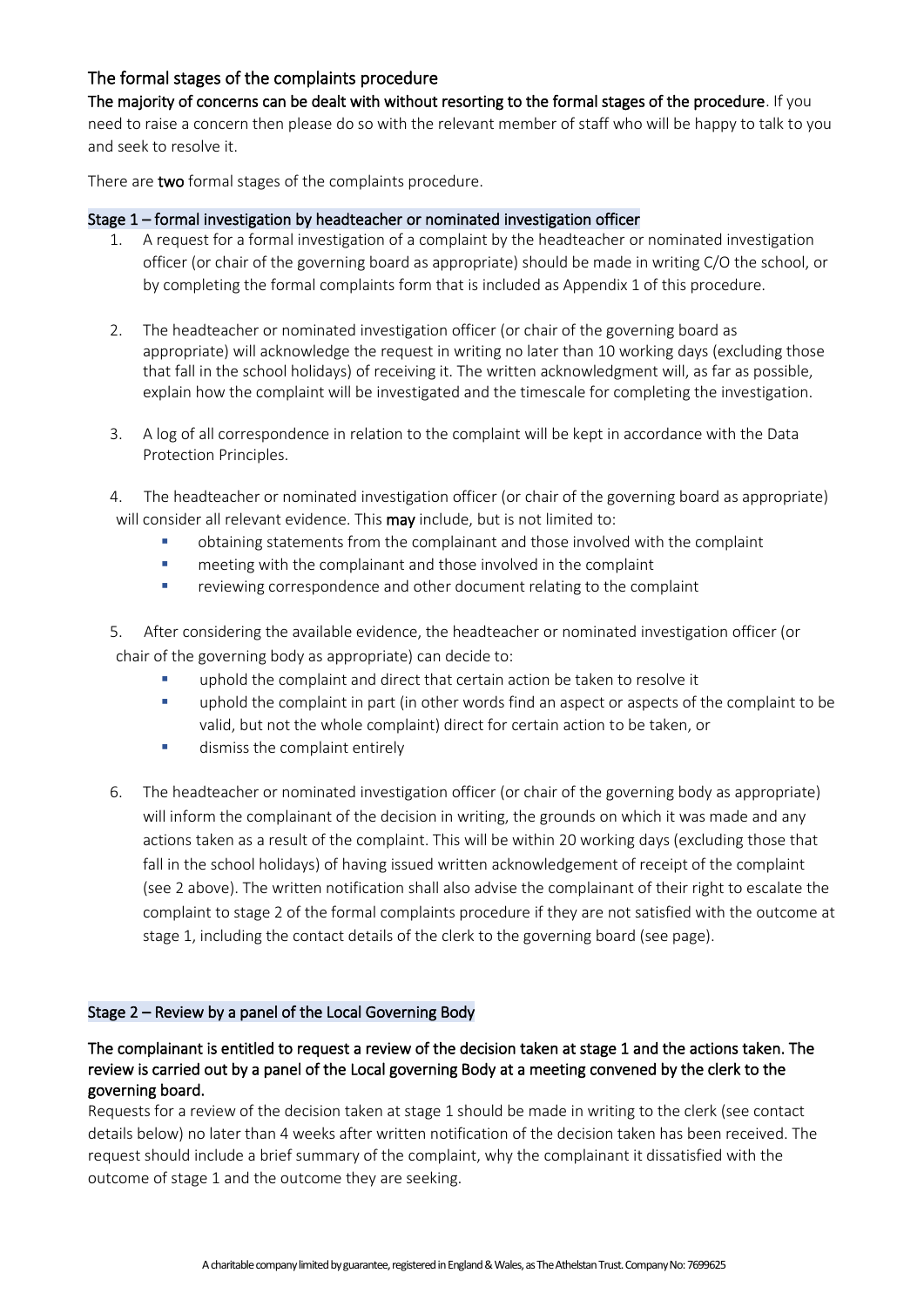The clerk will fulfil the role of organising the time and date of the review meeting, inviting all the attendees, collating all the relevant documentation and distributing this 5 days in advance of the meeting. Minutes of the review meeting will be taken by the clerk and provided with the written notification of the decision taken at stage 2 (see 9 below).

The following steps are taken at stage 2:

- 1. The clerk will acknowledge the written request for the complaint to be reviewed no later than ten working days (not including the school holidays) after receiving it.
- 2. The clerk will convene a panel of two school governors and one independent member to review the complaint. All three panel members will have no prior knowledge of the content of the complaint.
- 3. The review meeting will take place within 20 working days (excluding those which fall in the school holidays) of receipt of the written acknowledgement from the clerk (see 1 above).
- 4. The panel **may** decide to invite the following to attend the review meeting:
	- the complainant
	- the headteacher (or chair of the governing board as appropriate) who investigated the complaint and made the decision at stage 1
	- relevant persons involved the complaint
	- **E** persons whom, in the view of the panel, can provide relevant advice and information relating to the subject of the complaint and the review process at stage 2
- 5. Where the complainant, headteacher and/or relevant person involved in the complaint have been invited to attend the review meeting, they are entitled to be accompanied by a family member/friend/representative as appropriate. However, legal representatives are not permitted to attend the review meeting.
- 6. Where the relevant persons involved in the complaint include students at the school, and their attendance at the review meeting has been requested by the panel, parental permission must be sought if they are under the age of 18. Extra care will be taken to consider the vulnerability of children where they are present at a complaints hearing.
- 7. Where the complaint is about a governor/trustee/governing board the complainant may request that the review meeting is held by an independent panel. This is at the discretion of <*the governing board/academy trust*> who will notify the clerk of their decision. Where an entirely independent panel is required, timescales may be affected while the school source appropriate individuals for the review.
- 8. After considering the complaint afresh and reviewing the available evidence, the panel reviewing the complaint can decide to:
	- **■** uphold the complaint and direct that certain action be taken to resolve it;
	- **•** uphold the complaint in part (in other words find an aspect or aspects of the complaint to be valid, but not the whole complaint) and direct for certain action to be taken, or
	- **■** dismiss the complaint entirely.

Irrespective of the decision taken, the panel may also recommend steps that the complainant and the school should take to move forward from the presenting issues in the best interests of all concerned. The panel may also recommend steps to be taken that reduce the likelihood of a similar complaint being made in the future.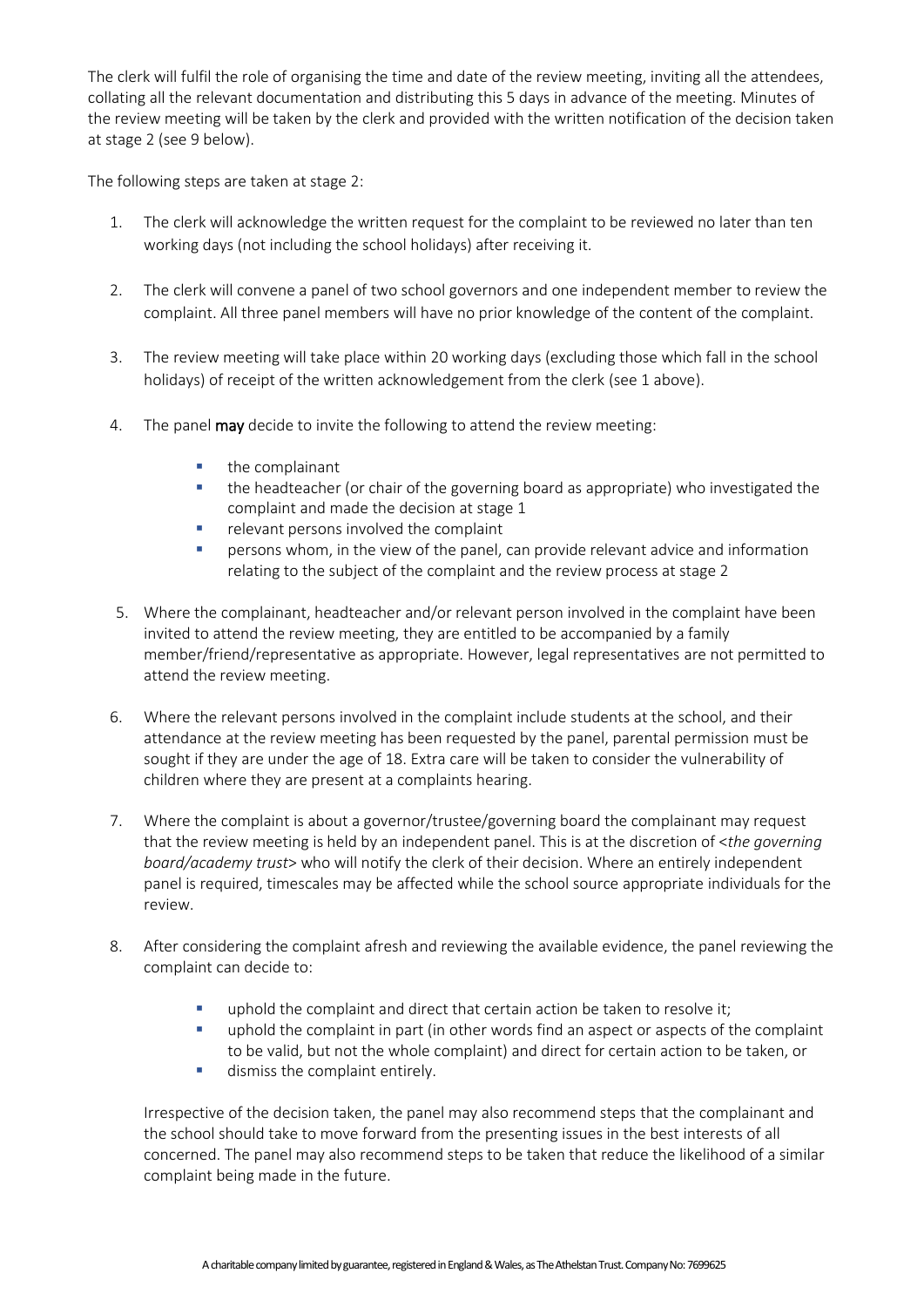9. The complainant, the headteacher (or chair of the governing board as appropriate) who investigated the complaint and made the decision at stage 1, and, where relevant, the person complained about will be informed in writing of the outcome of the review meeting no later than 10 working days (excluding those which fall in the school holidays) after the review meeting has taken place.

This is the final stage at which the school will consider the complaint. If the complainant remains dissatisfied and wishes to escalate the complaint further they should refer to the following:

**■** If the complainant feels that the governing board acted 'unreasonably' in the handling of the complaint, they can complain to the Department for Education after the complaints procedure has been exhausted. Please note that 'unreasonable' is used in a legal sense and means acting in a way in which no reasonable school or authority would act in the same circumstances. <https://www.gov.uk/complain-about-school>

# Timescale for completing the formal stages of the procedure



Each school will endeavour to complete the formal stages of its complaints procedure in a timely manner and within the timescale for each stage that is referred to above. However, if it becomes clear that for any reason the school is unable to meet the timescale for completing a stage of the procedure, the complainant will be advised of this immediately, along with the reason for the delay and the revised timescale.

### Serial, persistent and unreasonable complaints

Each school is committed to dealing with all complaints fairly and impartially, and to providing a high quality service to those who complain. We will not normally limit the contact complainants have with our school. However, we do not expect our staff to tolerate unacceptable behaviour and will take action to protect staff from that behaviour, including that which is abusive, offensive or threatening.

We define unreasonable behaviour as that which hinders our consideration of complaints because of the frequency or nature of the complainant's contact with the school, such as, if the complainant:

- refuses to articulate their complaint or specify the grounds of a complaint or the outcomes sought by raising the complaint, despite offers of assistance
- refuses to co-operate with the complaints investigation process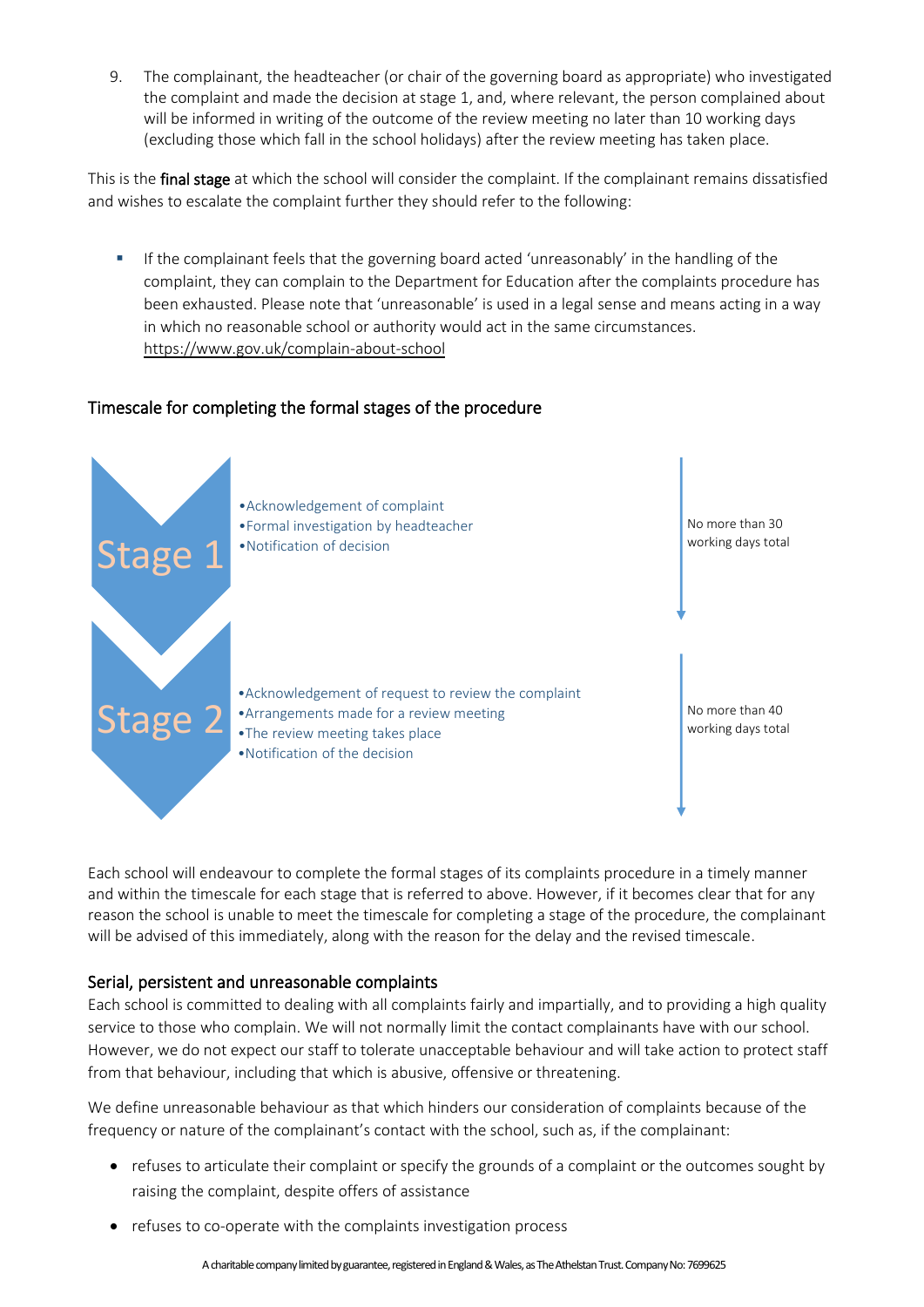- refuses to accept that certain issues are not within the scope of the complaints procedure
- insists on the complaint being dealt with in ways which are incompatible with the complaints procedure or with good practice
- introduces trivial or irrelevant information which they expect to be taken into account and commented on
- raises large numbers of detailed but unimportant questions, and insists they are fully answered, often immediately and to their own timescales
- makes unjustified complaints about staff who are trying to deal with the issues, and seeks to have them replaced
- changes the basis of the complaint as the investigation proceeds
- repeatedly makes the same complaint (despite previous investigations or responses concluding that the complaint is groundless or has been addressed)
- refuses to accept the findings of the investigation into that complaint where the school's complaint procedure has been fully and properly implemented and completed including referral to the Department for Education
- seeks an unrealistic outcome
- makes excessive demands on school time by frequent, lengthy and complicated contact with staff regarding the complaint in person, in writing, by email and by telephone while the complaint is being dealt with
- uses threats to intimidate
- uses abusive, offensive or discriminatory language or violence
- knowingly provides falsified information
- publishes unacceptable information on social media or other public forums.

Complainants should try to limit their communication with the school that relates to their complaint, while the complaint is being progressed. It is not helpful if repeated correspondence is sent (either by letter, phone, email or text), as it could delay the outcome being reached.

Whenever possible, the headteacher or Chair of Governors will discuss any concerns with the complainant informally before applying an '*unreasonable'* marking.

If the behaviour continues, the headteacher will write to the complainant explaining that their behaviour is unreasonable and ask them to change it. For complainants who excessively contact any of our schools causing a significant level of disruption, we may specify methods of communication and limit the number of contacts in a communication plan. This will be reviewed after six months.

In response to any serious incident of aggression or violence, we will immediately inform the police and communicate our actions in writing. This may include barring an individual from our school site.

We will also follow DfE Best practice guidance for [school complaints procedures 2020 -](https://www.gov.uk/government/publications/school-complaints-procedures/best-practice-advice-for-school-complaints-procedures-2019#managing-serial-and-persistent-complaints) GOV.UK [\(www.gov.uk\)](https://www.gov.uk/government/publications/school-complaints-procedures/best-practice-advice-for-school-complaints-procedures-2019#managing-serial-and-persistent-complaints)

Queries regarding any aspect of the complaints procedure should be directed to the clerk to the governing board at the following address:

Bradon Forest School: enquiry@bradonforest.wilts.sch.uk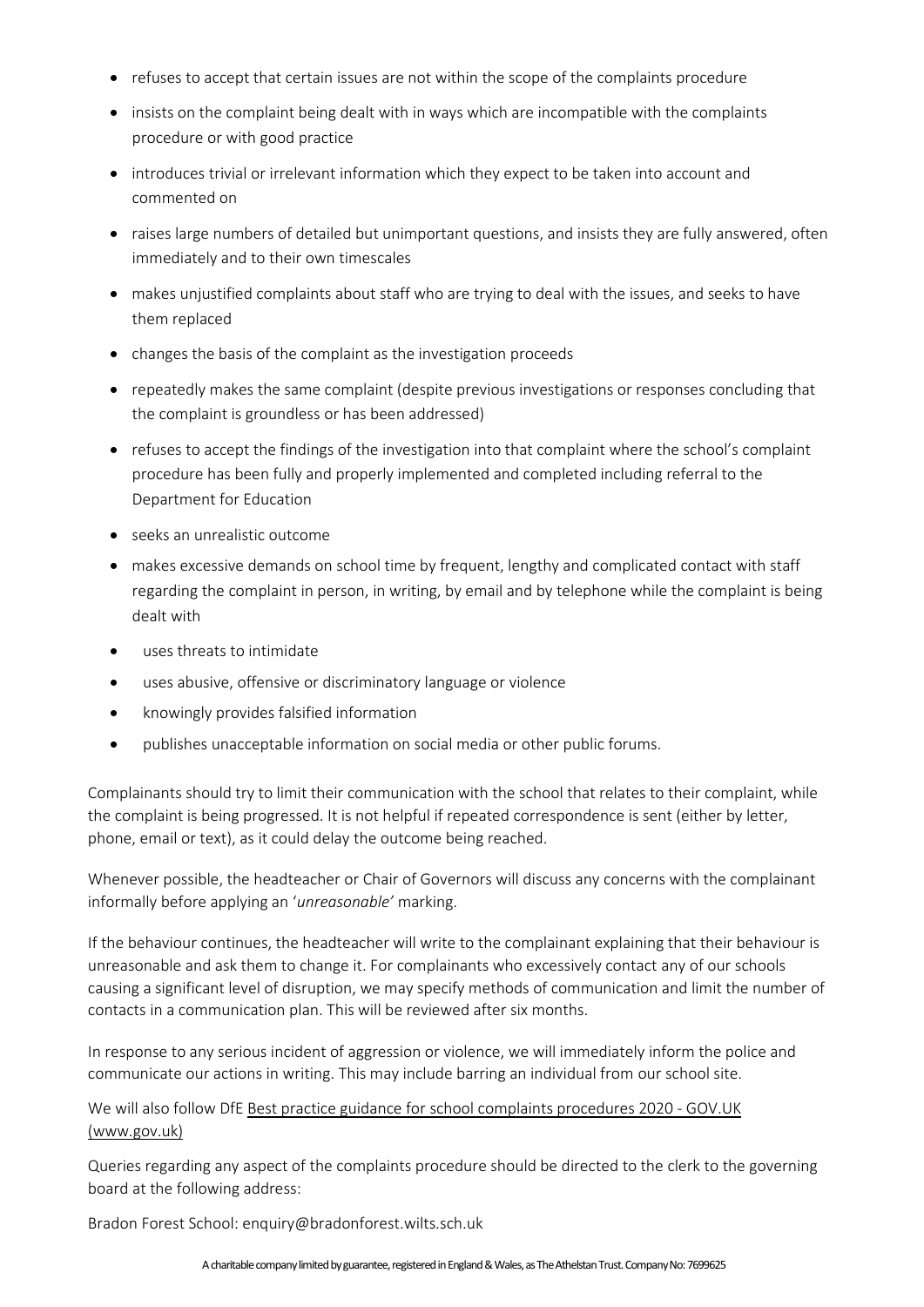Chipping Sodbury School: enquiries@chippingsodburyschool.com Malmesbury School: esmith@malmesbury.wilts.sch.uk The Dean Academy: clerk@thedeanacademy.org Sir William Romney's School: clerk.governors@swr.gloucs.sch.uk